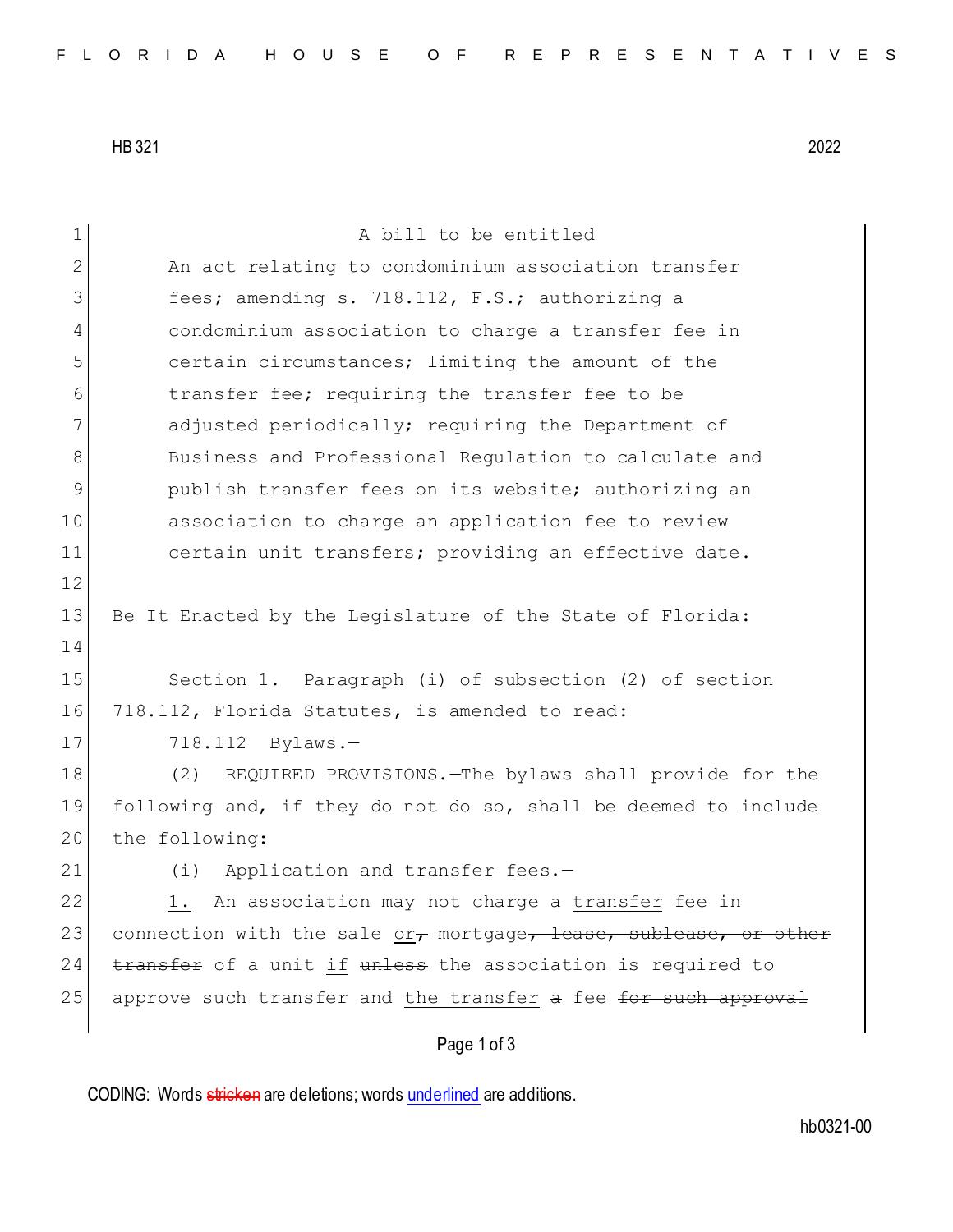HB 321 2022

 is provided for in the declaration, articles, or bylaws. The 27 amount of the transfer fee may be preset but may not exceed the 28 equivalent of two monthly assessments. Transfer fees must be adjusted every 5 years in an amount equal to the total of the annual increases occurring in the Consumer Price Index for All Urban Consumers, U.S. City Average, All Items during that 5-year period. The Department of Business and Professional Regulation shall periodically calculate the transfer fees, rounded to the nearest dollar, and publish the amounts, as adjusted, on its 35 website.

36 2. The association may charge an application fee to review 37 the sale, mortgage, lease, sublease, or other transfer, which 38 Any such fee may be preset but may not exceed \$150 per 39 applicant. For the purpose of calculating the application fee, 40 spouses or a parent or parents and any dependent children are 41 considered one applicant. However, If the lease or sublease is a 42 renewal of a lease or sublease with the same lessee or 43 | sublessee, the association may not a charge the application fee. 44 However, may not be made. Such fees must be adjusted 45 years in an amount equal to the total of the annual increa 46 occurring in the Consumer Price Index for All Urban Consumers, 47 U.S. City Average, All Items during that 5-year period. The 48 Department of Business and Professional Regulation shall 49 periodically calculate the fees, rounded to the nearest dollar, 50 and publish the amounts, as adjusted, on its website. The

Page 2 of 3

CODING: Words stricken are deletions; words underlined are additions.